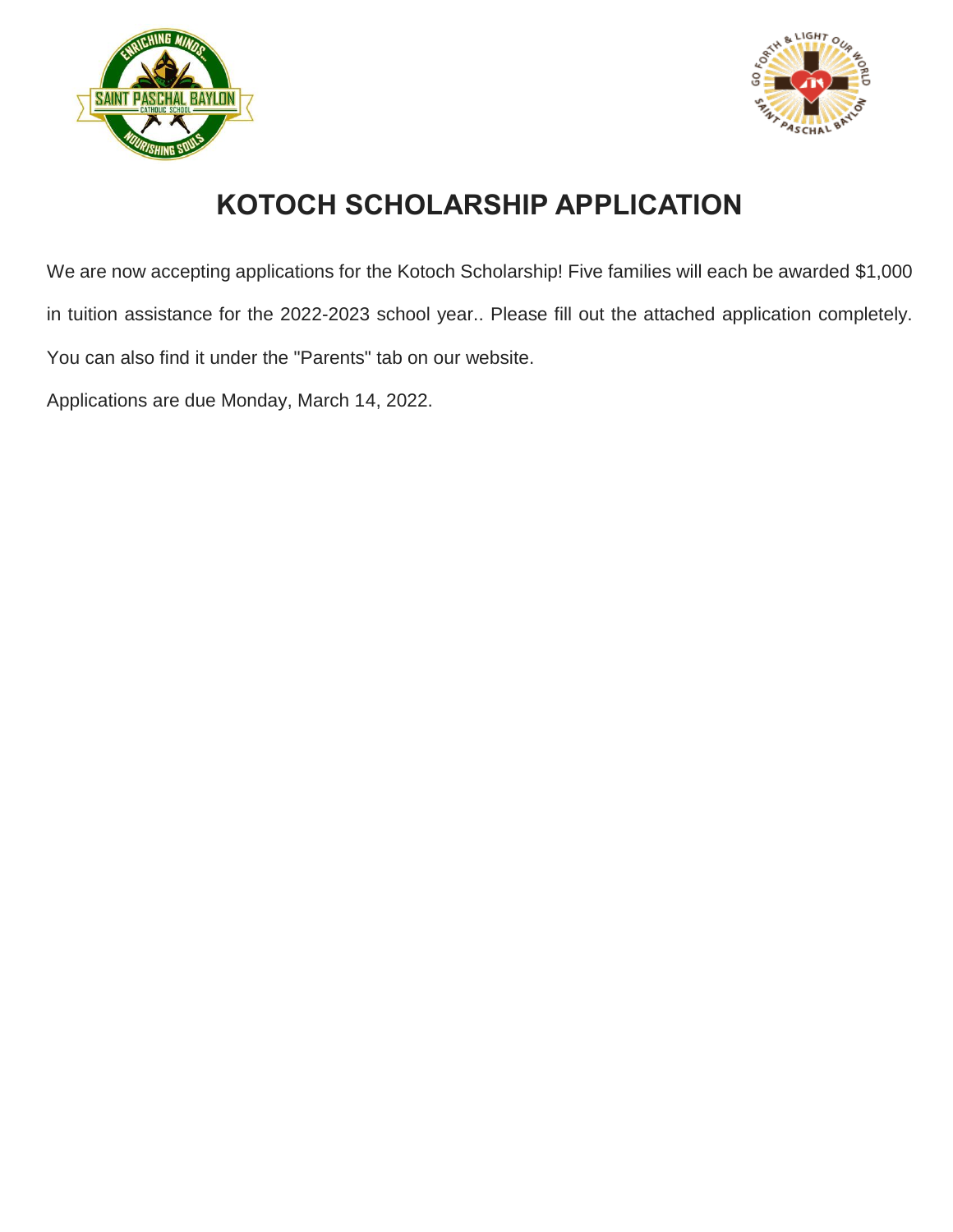

#### **KOTOCH FAMILY SCHOLARSHIP APPLICATION Saint Paschal Baylon Catholic School**



2022 - 2023 School Year Kindergarten – 8<sup>th</sup> Grade

**Five families will each be awarded \$1,000 in tuition assistance.** 

# Applicant Information

| Name                       |
|----------------------------|
| Address                    |
| City, State, Zip           |
| Phone                      |
| Email                      |
| <b>Marital Status</b>      |
| Relationship to Student(s) |
| <b>Employment Status</b>   |
| Employer                   |
| Occupation                 |

# Student Information

\_\_\_\_\_\_\_\_\_\_\_\_\_\_\_\_\_\_\_\_\_\_\_\_\_\_\_\_\_\_\_\_\_\_\_\_\_\_\_\_\_\_\_\_\_\_\_ Name of Student(s) and Grade(s) entering Fall 2022

\_\_\_\_\_\_\_\_\_\_\_\_\_\_\_\_\_\_\_\_\_\_\_\_\_\_\_\_\_\_\_\_\_\_\_\_\_

# Taxable Income

#### Gross Income

Adjusted Gross Income from the applicant's most recent federal income tax return.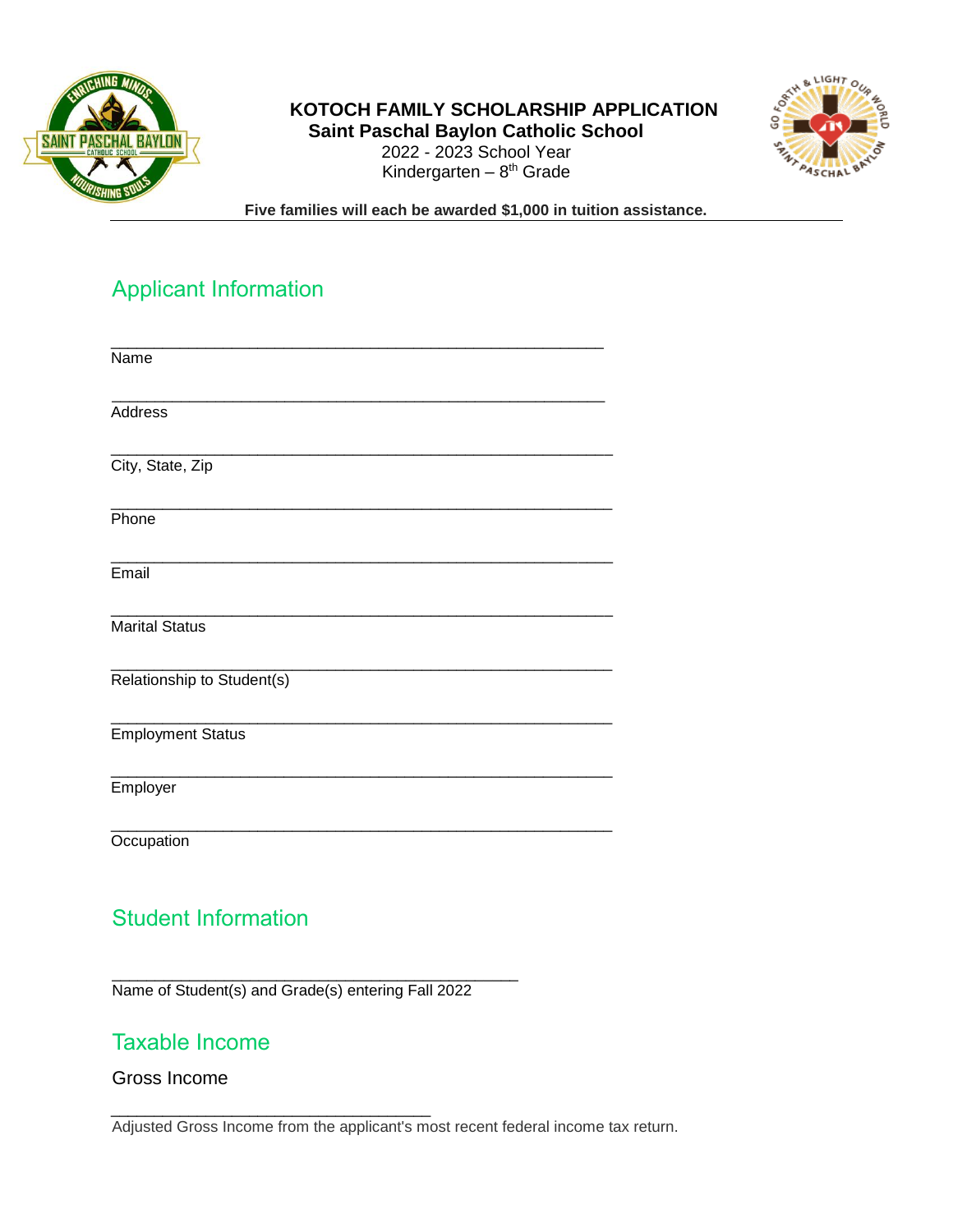#### Household

\_\_\_\_\_\_\_\_\_\_\_\_\_\_\_\_\_\_\_\_\_\_\_\_\_\_\_\_\_\_\_\_\_\_\_\_\_\_ Number of adults living in this household

\_\_\_\_\_\_\_\_\_\_\_\_\_\_\_\_\_\_\_\_\_\_\_\_\_\_\_\_\_\_\_\_\_\_\_\_\_\_ Number of children living in this household

Do you own any of the following?

- Business
- □ Rental Property
- D Partnership
- D Farm
- □ S Corporation
- □ Estates and Trusts

### Nontaxable Income

If you collect any nontaxable income, please select it below.

- П  $\left| \cdot \right|$  $\Box$ Child Support  $\Box$  per per
- П Temporary assistance for needy families (TANF)
- $\Box$ Welfare
- $\Box$ Supplemental Nutrition Assistance Program (SNAP)
- $\Box$ Tuition support from friends/relatives/employers
- Workers' Compensation
- $\Box$ Housing Allowance (Military, Religious, Parsonage, etc.)

\_\_\_\_\_\_\_\_\_\_\_\_\_\_\_\_\_\_\_\_\_\_\_\_\_\_\_\_\_\_\_\_\_\_\_\_\_\_\_\_\_\_\_\_\_\_\_\_\_\_

\_\_\_\_\_\_\_\_\_\_\_\_\_\_\_\_\_\_\_\_\_\_\_\_\_\_\_\_\_\_\_\_\_\_\_\_\_\_\_\_\_\_\_\_\_\_\_\_\_\_

- П Tax-Exempt Interest
- П Other Nontaxable Income (e.g. Foster Care Allowance, VA Benefits, etc.)

#### Social Security

If household members collect nontaxable social security income, please list name(s).

\_\_\_\_\_\_\_\_\_\_\_\_\_\_\_\_\_\_\_\_\_\_\_\_\_\_\_\_\_\_\_\_\_\_\_\_\_\_\_\_\_\_\_\_\_\_\_\_\_\_\_\_\_\_\_\_\_\_\_\_\_\_\_\_\_\_\_\_\_\_\_

# Monthly Expenses

Do you rent or own your primary residence?

Monthly rent or mortgage payment (include principal, interest, taxes, and home insurance)

\_\_\_\_\_\_\_\_\_\_\_\_\_\_\_\_\_\_\_\_\_\_\_\_\_\_\_\_\_\_\_\_\_\_\_\_\_\_\_\_\_\_\_\_\_\_\_\_\_\_\_\_\_\_\_\_\_\_\_\_\_\_\_\_\_\_\_\_\_\_\_

List all vehicles leased or owned, including any vehicle that does not have a monthly payment. Please do not include insurance expense.